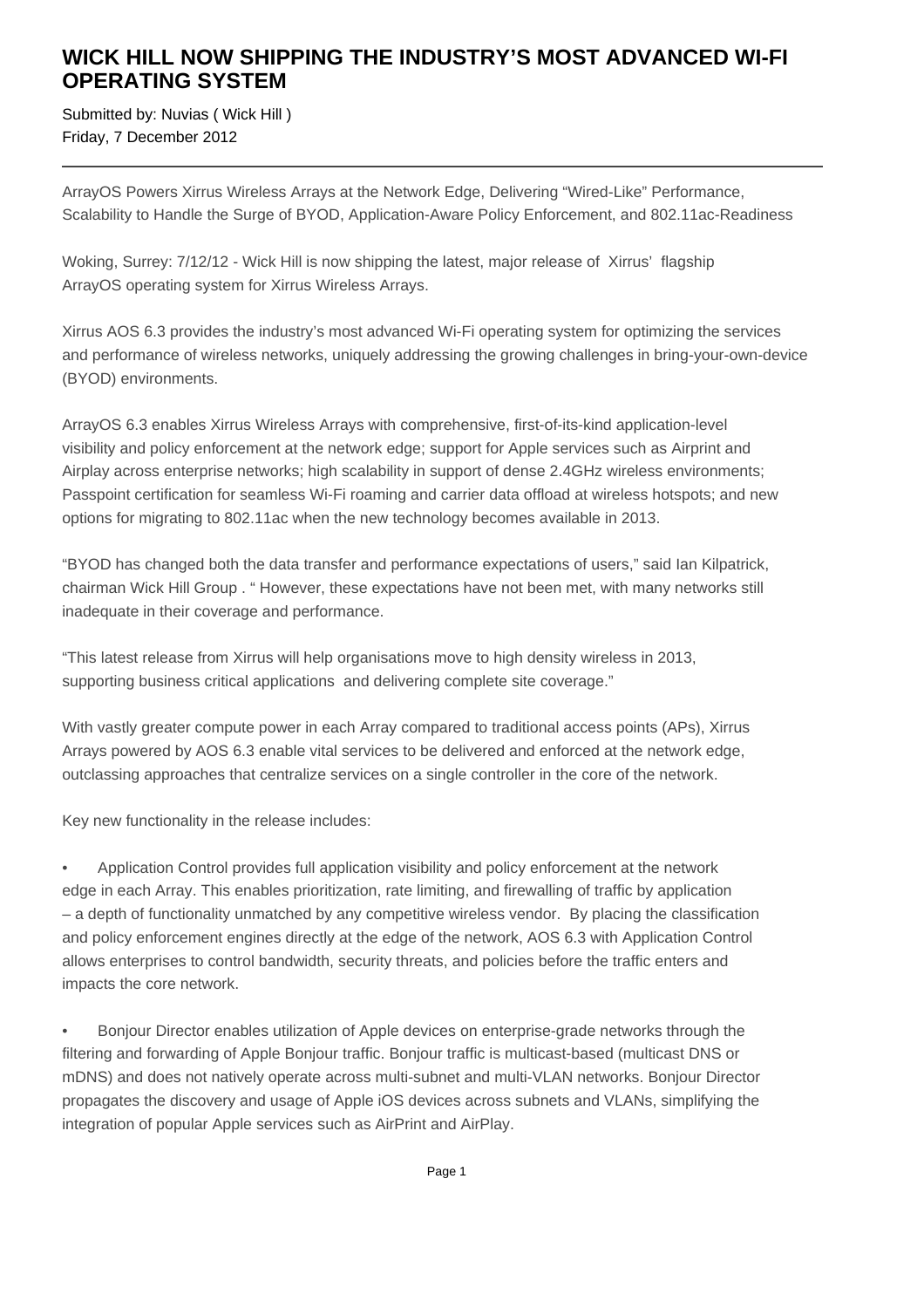• Advanced RF control features enable Wireless Arrays to support greater densities of users than competitive solutions. A new Honeypot SSID mode eliminates much of the unnecessary traffic generated by smartphones attempting to connect to the network. This capability optimizes use of the available spectrum and increases network performance and the number of devices that can connect to the network. Additionally, new power management features help to optimize coverage patterns to support dense device situations in open environments such as stadiums and sporting venues.

• Wi-Fi CERTIFIED Passpoint™ status was achieved from the Wi-Fi Alliance for Xirrus Arrays in November 2012. See associated press release . Based on the Hotspot 2.0 specification, Passpoint enables compliant mobile devices to automatically discover and connect to Passpoint-certified Wi-Fi networks without user intervention, as well as roam seamlessly between networks while maintaining a network connection.

• 802.11ac-Ready Deployments are possible today with Xirrus' XR family of modular, multi-radio Arrays. The AOS 6.3 release adds support for a new Array model – the XR-2200 Wireless Array – which supports two modular Access Points plus two open slots supporting additional 802.11n modules or future 802.11ac modules when they become available in 2013. The XR-2200, along with all Xirrus XR Arrays, enables enterprises to quickly upgrade their wireless infrastructure to greater capacity while maintaining all of their existing investment.

### About Wick Hill

Established in 1976, value added distributor Wick Hill specialises in secure IP infrastructure solutions and convergence. The company sources and delivers best-of-breed, easy-to-use solutions through its channel partners, with a portfolio that covers security, performance, access, networking, convergence, storage and hosted solutions.

Wick Hill is part of the Wick Hill Group, based in Woking, Surrey with sister offices in Hamburg. Wick Hill is particularly focused on providing a wide range of value added support for its channel partners. This includes a strong lead generation and conversion programme, technical and consultancy support for reseller partners in every stage of the sales process, and extensive training facilities. For more information about Wick Hill, please visit http://www.wickhill.com or www.twitter.com/wickhill

## About Xirrus, Inc.

Xirrus is the leading provider of high-performance wireless networks. Xirrus' Array-based solutions perform under the most demanding circumstances with wired-like reliability and superior security. The Xirrus wireless solutions provide a vital strategic business and IT infrastructure advantage to the education, healthcare, government and enterprise industries that depend on wireless to operate business-critical applications. Headquartered in Thousand Oaks, CA, Xirrus is a privately held company that designs and manufactures its products and solutions in the USA. For more information please visit: www.xirrus.com and follow us on Twitter: @Xirrus.

Xirrus and XMS are trademarks or registered trademarks of Xirrus. Other trade names used in this document